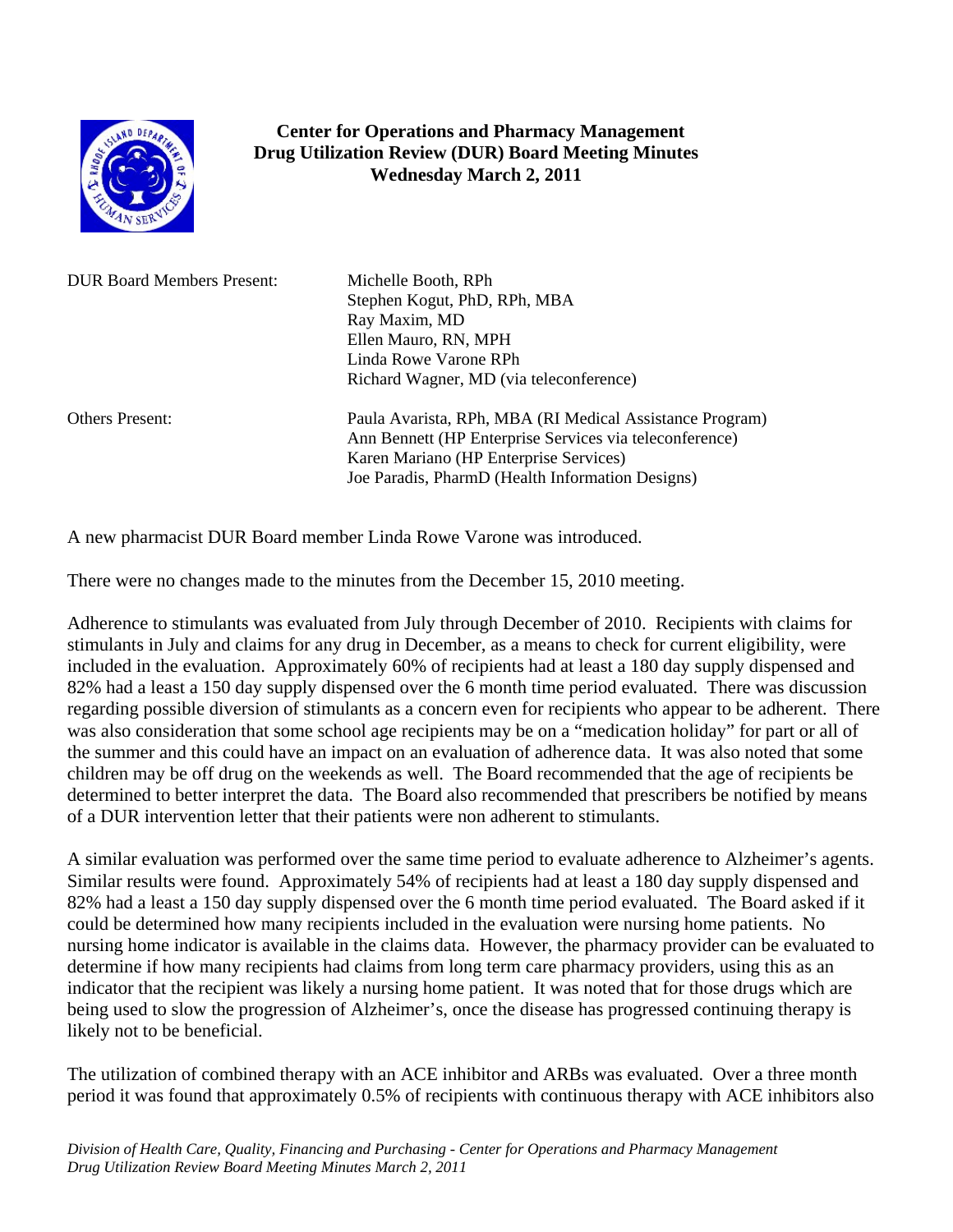had claims for ongoing therapy with an ARB. The Board noted that the combination of these agents is not contraindicated and in some patients could be beneficial. Even though the numbers of patients potentially receiving duplicate therapy was very small, the Board recommended that a new criterion be developed to alert prescribers if patients were taking both agents concurrently, especially if two different prescribers were involved.

The utilization of triazolam was evaluated. There is a relatively small population of recipients receiving the drug (91 patients) and 70% have claims for only benzodiazepine and are assumed to be Part D dual eligible patients. There was discussion about recommending that triazolam be made a non-preferred agent and developing prior authorization criteria for its use due to its potential to cause more severe adverse effects than other sedative agents. The Board recommended that prescribers of triazolam be identified and contacted with an educational intervention letter describing the potential adverse effects of the drug and that preferred sedatives agents be considered as an alternative.

The use of duplicate benzodiazepines, notably clonazepam and another agent, was discussed. Clonazepam is often used as adjunct therapy for the management of bipolar disorders. Pharmacists receive an alert message at the point of service if two benzodiazepines are used concurrently. However, the alert can be overridden by the pharmacist by entering appropriate intervention and outcome codes. Therapeutic duplication and early refill alerts require an override. Alerts for high does, low dose and late refills do not require an override. Board members indicated that they could find no clinical justification for patients receiving multiple benzodiazepine and recommended that education intervention letters be sent to prescribers for patients who were found to be taking two agents concurrently.

The utilization of low dose quetiapine was discussed in general and more specifically its use within those patients enrolled in the Community Medication Assistance Program (CMAP). Educational intervention letters have been sent to prescribers of Medicaid patients found to be taking low dose quetiapine (less than 200mg). It was recommended that patients enrolled in the CMAP program be included in the interventions. The CMAP coordinator will be contacted and if approval is given, a letter will be developed to be used to alert CMAP prescribers of low dose quetiapine. It was noted that quetiapine 50mg was not included on the CMAP formulary but the 25mg and 100mg dosage forms were available.

The utilization of atypical antipsychotic agents in children less than the FDA labeled indicated age was discussed. There was discussion concerning if these agents were being used to treat a known clinical diagnosis or being used simply to treat a specific behavior. The Board recommended that if possible any available diagnosis for these children should be reviewed. There was also discussion as to what kind of follow up should be down routinely for these children to monitor the possible development of metabolic adverse effects associated with these agents. There was also discussion as to who these specific children were. Are these children in foster care, in sate or out of state? The Department will review this information. There was also discussion if the implementation of age related prior authorization criteria for the use of atypicals in children would be appropriate. It was also recommended that the use of atypicals in children enrolled in the CMAP program be evaluated.

There has always been an interest by the Department to find ways in which to improve prescriber response rates to intervention letters. There was discussion as to if there should be a follow-up letter sent to prescribers who routinely do not respond. At this time Rhode Island Medicaid honors valid prescriptions from any prescriber. Those prescribers who are not enrolled as Medicaid providers and out of state